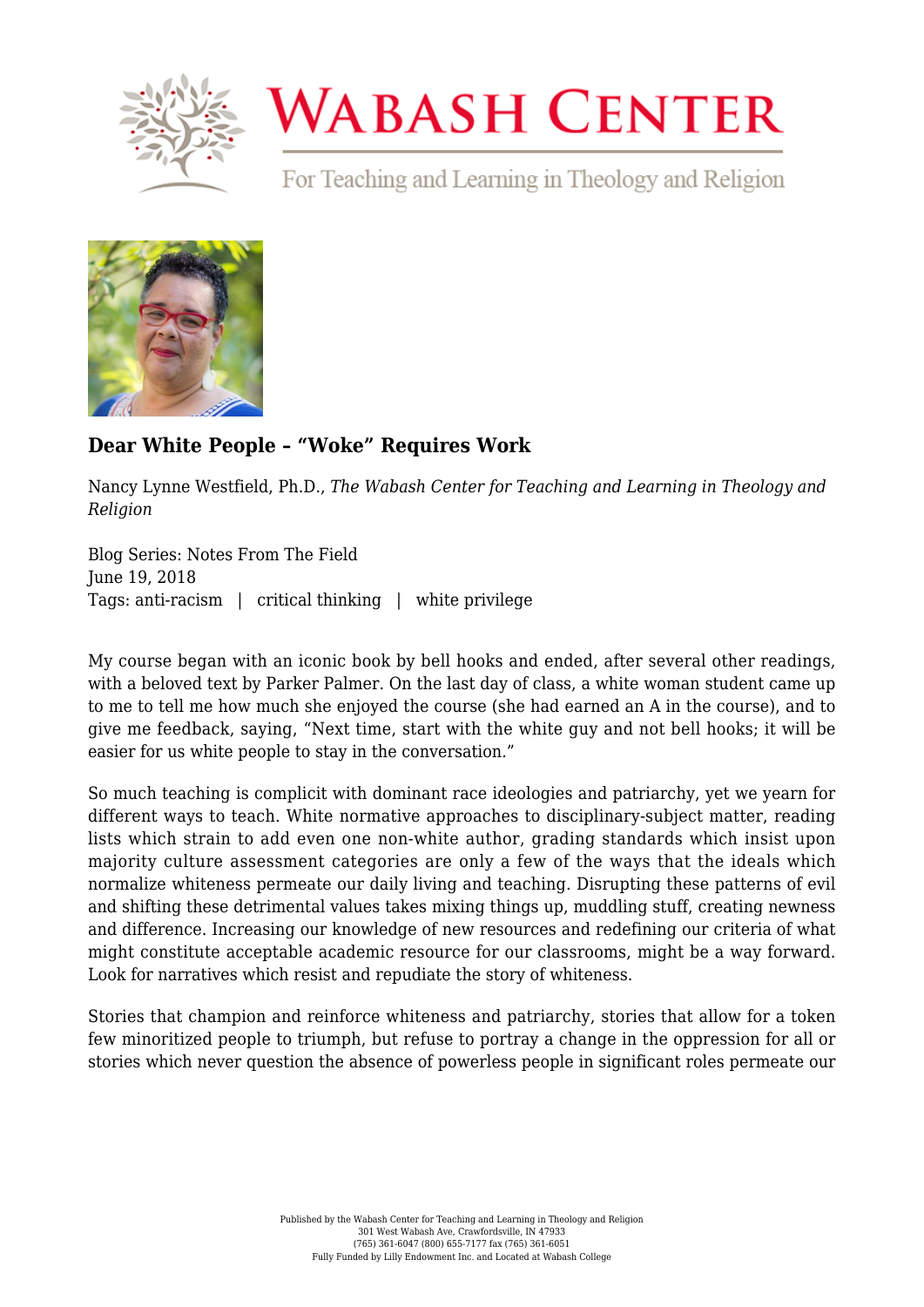airwaves and imaginations. We are persons immersed in the narrative which supports and promotes white supremacy, white nationalism, and patriarchy. We have to find ways to resist.

A critical challenge for all teachers who want to teach as a disruption to whiteness and patriarchy is that, regardless of personal social location, each of us must expand our knowledge of freedom narratives. We, all of us, given the ethos of the United States in the  $21<sup>st</sup>$ century, must with great intent, seek out and immerse ourselves in the counter-narratives to the lie of whiteness. We must internalize a narrative of freedom, love, creativity, and forgiveness. We must believe in the sacredness and worth of all human beings and teach this story in unflinching and believable ways.

As a spiritual discipline, take time to fill your consciousness and imagination with freedom narratives as a way to fortify yourself for teaching against the status quo. We must re-teach ourselves in order to teach toward freedom.

 Read stories that depict and portray people of color as intelligent, generative, and caring human beings – as normal. This is why the movie *Black Panther* was so popular and so refreshing. It did not start and end with chattel slavery. It made use of fresh portrayals of people of the African diaspora which told a story of community, kinship and the complexity of freedom. Avoid the motifs of the individual superhero like the ways Martin Luther King's or Harriet Tubman's legacies have been distorted. Look past the stories of inferiority and degradation often told in the daily news cycle. Find stories where the women are not onedimensional wooden beings and the people of color are not gratuitously violent, oversexualized, or stupid. Teach yourself to identify the narratives of freedom and bring them into your classroom.

In immersing yourself in freedom narratives, look for a multiplicity of mediums: film clips, music, screenplays, artwork, photography (all means of storytelling), and then consider making use of the best ones in your classes. Narratives that are sophisticated about race/gender politics are seeping into the U.S. culture. Look for new stories like "Dear White People" on Netflix.

Binge watching both seasons of "Dear White People" took focus and stamina. I managed to do it in 48 hours – taking occasional breaks to walk my dog, get a snack and sleep. The wellwritten Netflix series is based upon an acclaimed film of the same name. The plot is set in a  $21<sup>st</sup>$ -century fictitious college called Winchester University. The story depicts the lives of African American college students at this Ivy League, predominantly white university. The Black students are bright, articulate, culturally and politically conscious, and conscientious. In other words, the black folks are woke. The title "Dear White People" is a clue that the white folks of the community are *not* woke.

The lead character and protagonist has a campus radio show. She often, to inform white peers, professors, and university administrators formats her radio soliloquies in the form of a letter which begins, "Dear White People." Then in great poetic rant, she informs and reprimands the